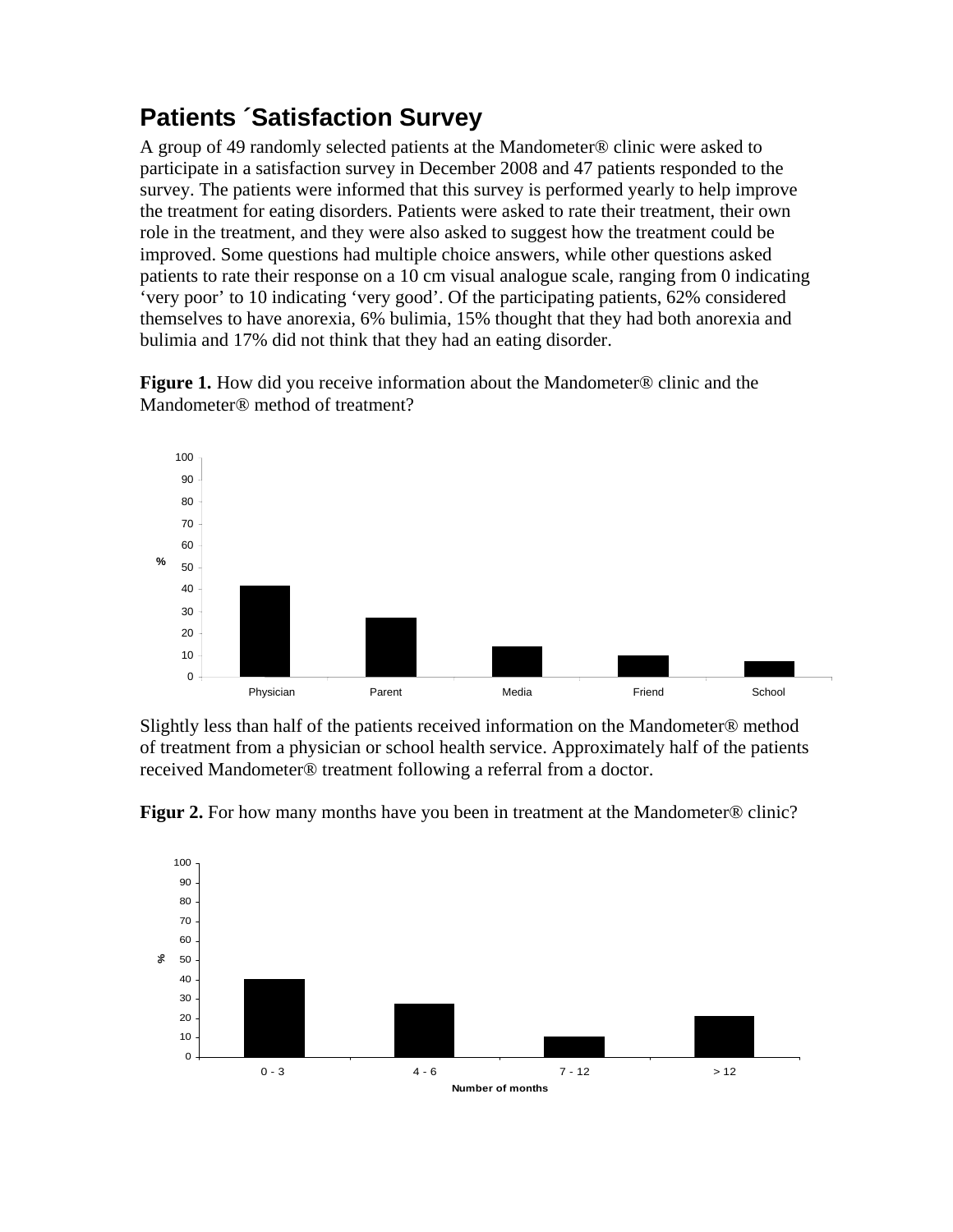Figure 3. How did you feel when you started your treatment at the Mandometer® clinic and how do you feel today?



**Figure 4.** How do you rate the treatment at the Mandometer® clinic, how aware of the treatment model are you, how well do you rate the information given on treatment results and how engaged in the treatment do you consider yourself?

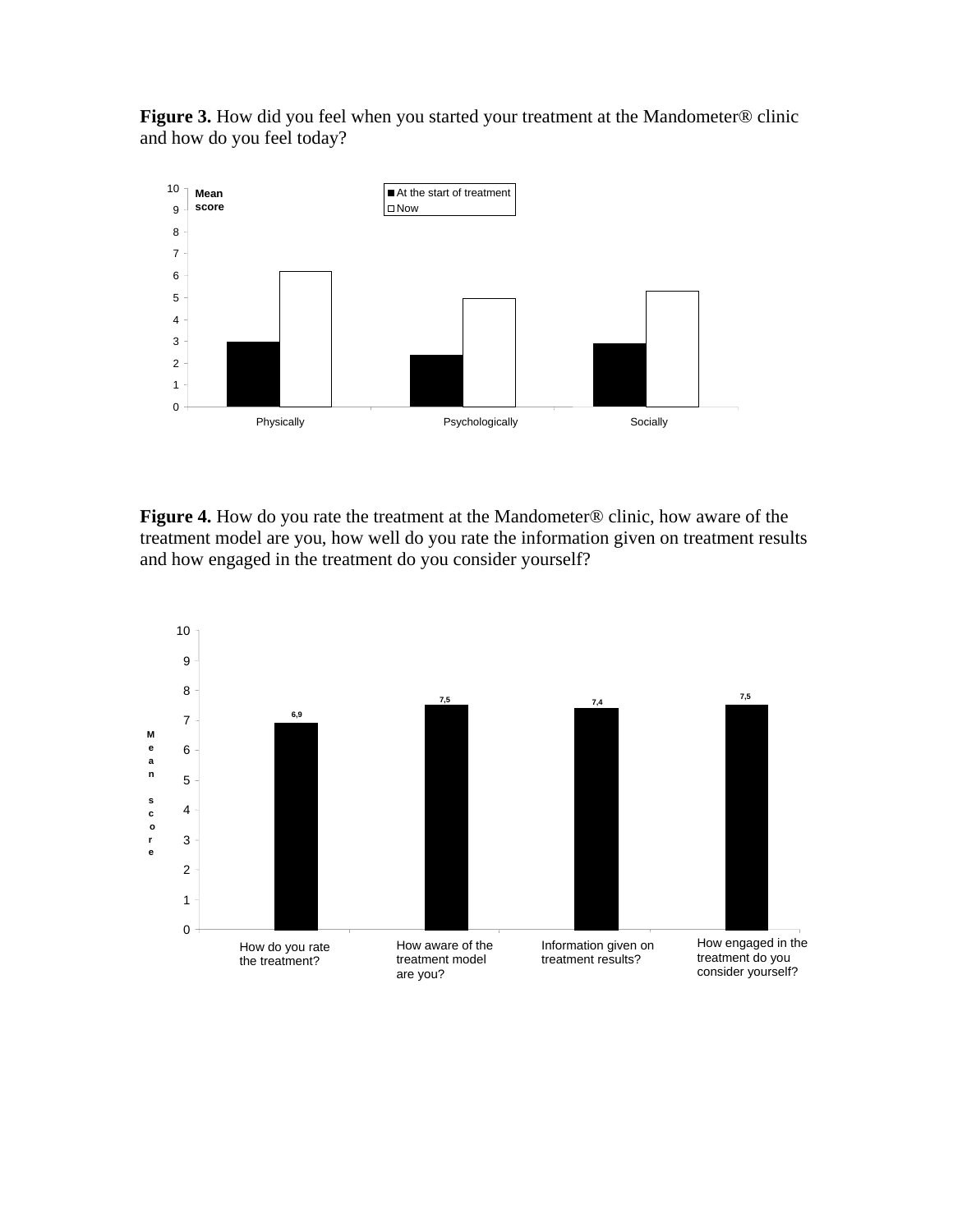Figure 5. How do you rate previously experienced eating disorders treatment centers compared to your experience at the Mandometer® clinic?



Figure 6. How satisfied are you with previous treatments of eating disorders compared to the treatment at the Mandometer® clinic?

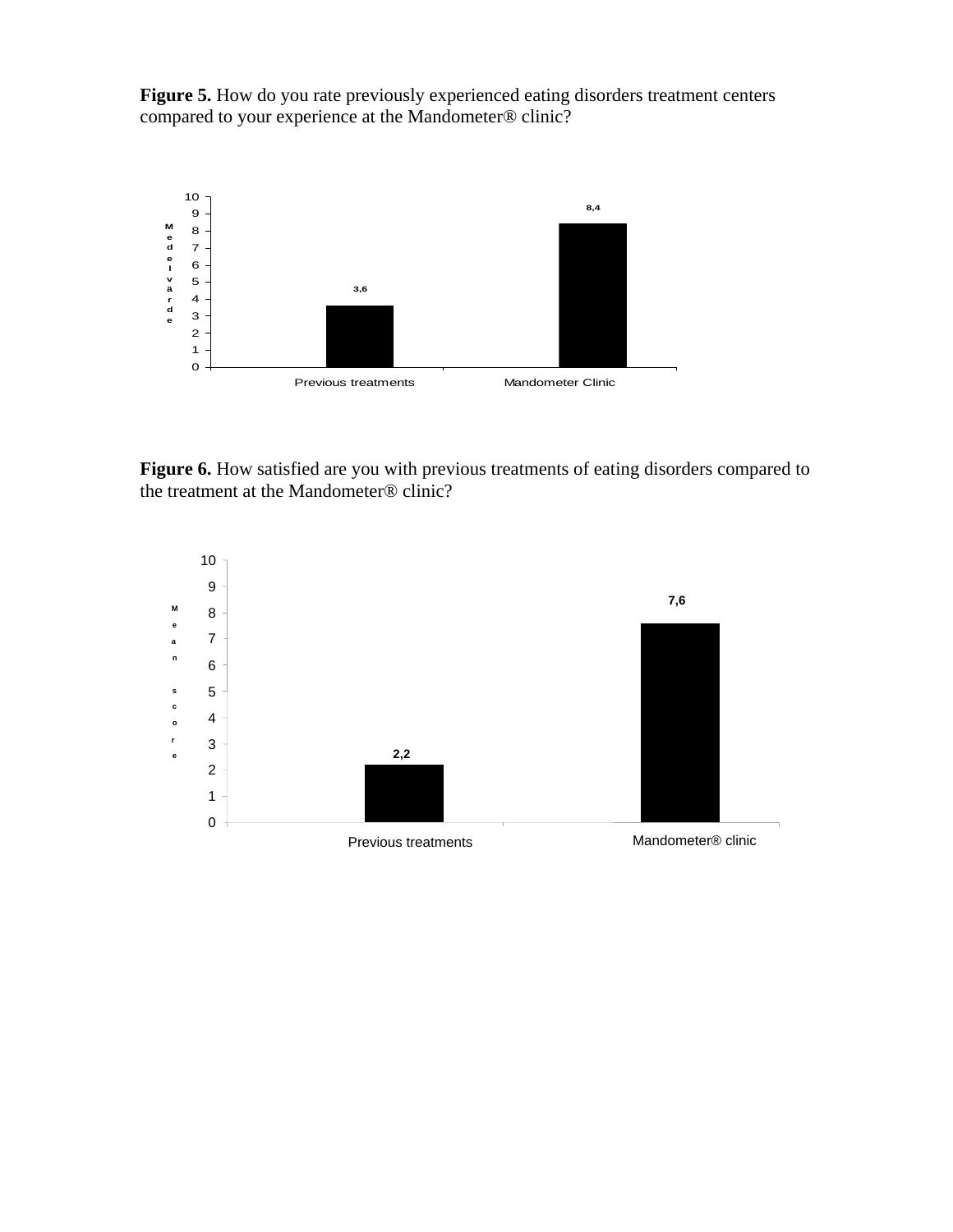**Figure 7.** How do you rate your treatment at the Mandometer® clinic in comparison to other treatments that you have received?



**Figure 8.** Would you recommend the Mandometer® treatment to a friend with eating disorders?